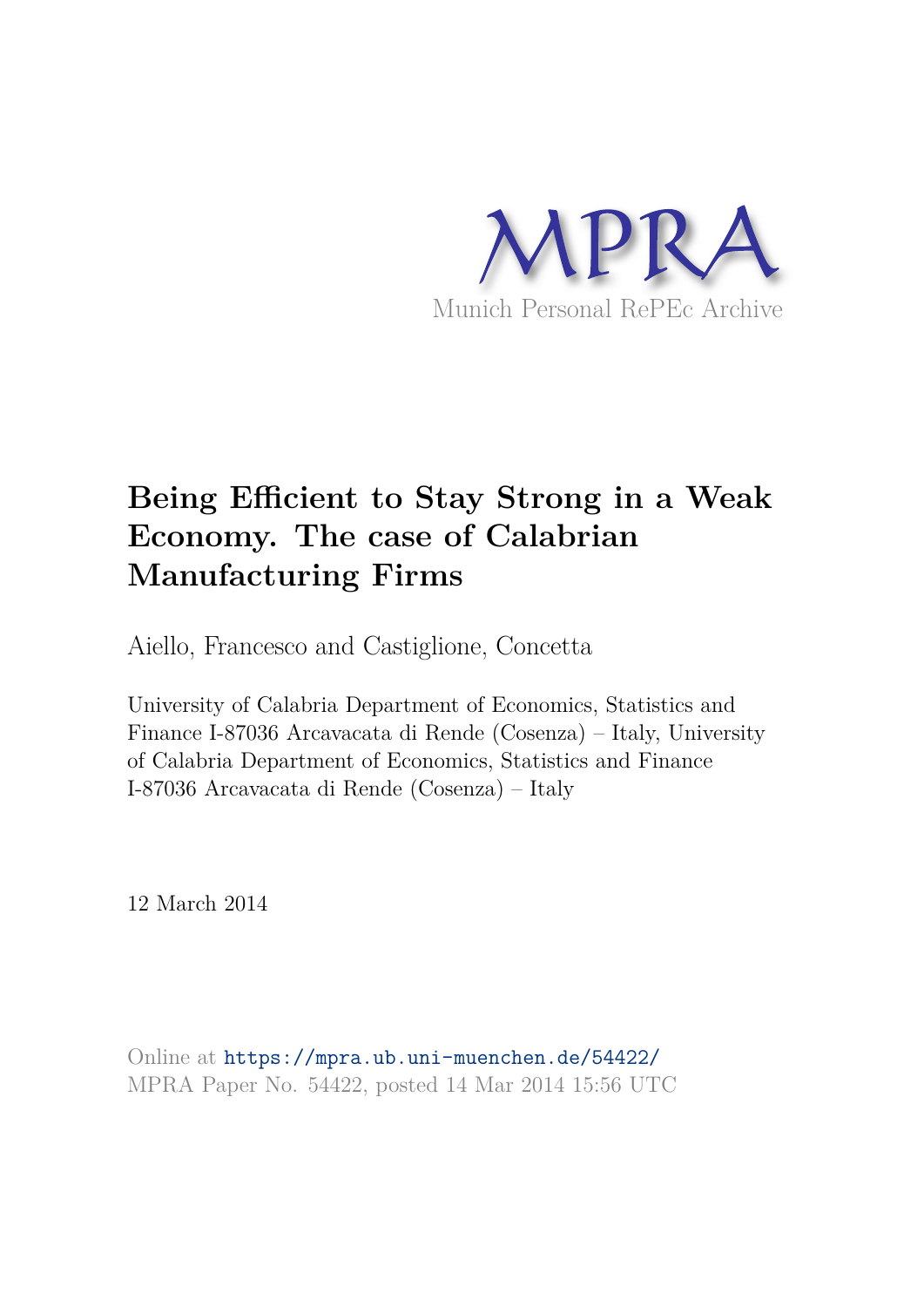# **Being Efficient to Stay Strong in a Weak Economy. The case of Calabrian Manufacturing Firms**

Francesco Aiello and Concetta Castiglione [francesco.aiello@unical.it](mailto:francesco.aiello@unical.it) - [concetta.castiglione@unical.it](mailto:concetta.castiglione@unical.it)  University of Calabria Department of Economics, Statistics and Finance I-87036 Arcavacata di Rende (Cosenza) – Italy

#### *Abstract*

The aim of this work is to study the efficiency of firms operating in Calabria, a small and economically-lagging Italian region. The analysis is carried out by estimating a stochastic production frontier for an unbalanced panel of manufacturing firms which are observed over the 1998-2006 period. Results show that the efficiency score is, on average, about 60%. A declining trend is observed over the last three-year period, 2004-2006. Moreover, firm efficiency increases with firm age and when firms export. Inconclusive evidence is found for the role of investments in ICT and R&D. This is not very surprising given that private effort in technological activities is extremely low in Calabria (private R&D intensity was less than 0.075% of regional GDP in 2010).

*Keywords*: ICT, R&D, Stochastic Frontier, Calabria, Manufacturing firms *JEL Codes*: D21, L63, O33

#### **1. Introduction**

 $\overline{a}$ 

The high heterogeneity in firm performance and the persistent regional productivity gaps are some of the most debated issues in Italy (Aiello *et al* 2014; Brida *et al* 2014). In the South of the country, the typical weaknesses of Italian firms are exacerbated: they are, on average, much smaller than their counterparts in the Centre-North, exhibit a very low level of internationalisation and underperform in every innovative activity. Although firm agglomeration appears to have contributed to overcoming the effects of the recent crisis, evidence shows that spatial concentration of economic activity is common in northern regions and rare in the South (Bank of Italy, 2013).

Within this general framework, this work focuses on the efficiency of firms operating in Calabria, the least developed Italian region (Svimez, 2013). Compared to the Southern regions, Calabria has the typical features of weak economies: a high degree of dependence on external public transfers; a low degree of internationalisation; a weak innovative system; a fragile financial structure; widespread corruption. Just an example for all. When considering the regional innovation system, it emerges that in Calabria the investments in R&D were, in 2010, 150 MLN of Euros, about 0.5% of regional GDP. In Italy this figure is equal to 1.53%, about half of 3% target set for Italy by Europe 2020. Dramatic signals come also from the composition of R&D expenditure: in 2010, 85% of investments are made by universities. The differences between Calabria and the

 This work has benefited from the financial support from Regione Calabria within the CALCOM project on "Regional Competitiveness and Innovation" (L.R. 10/1998).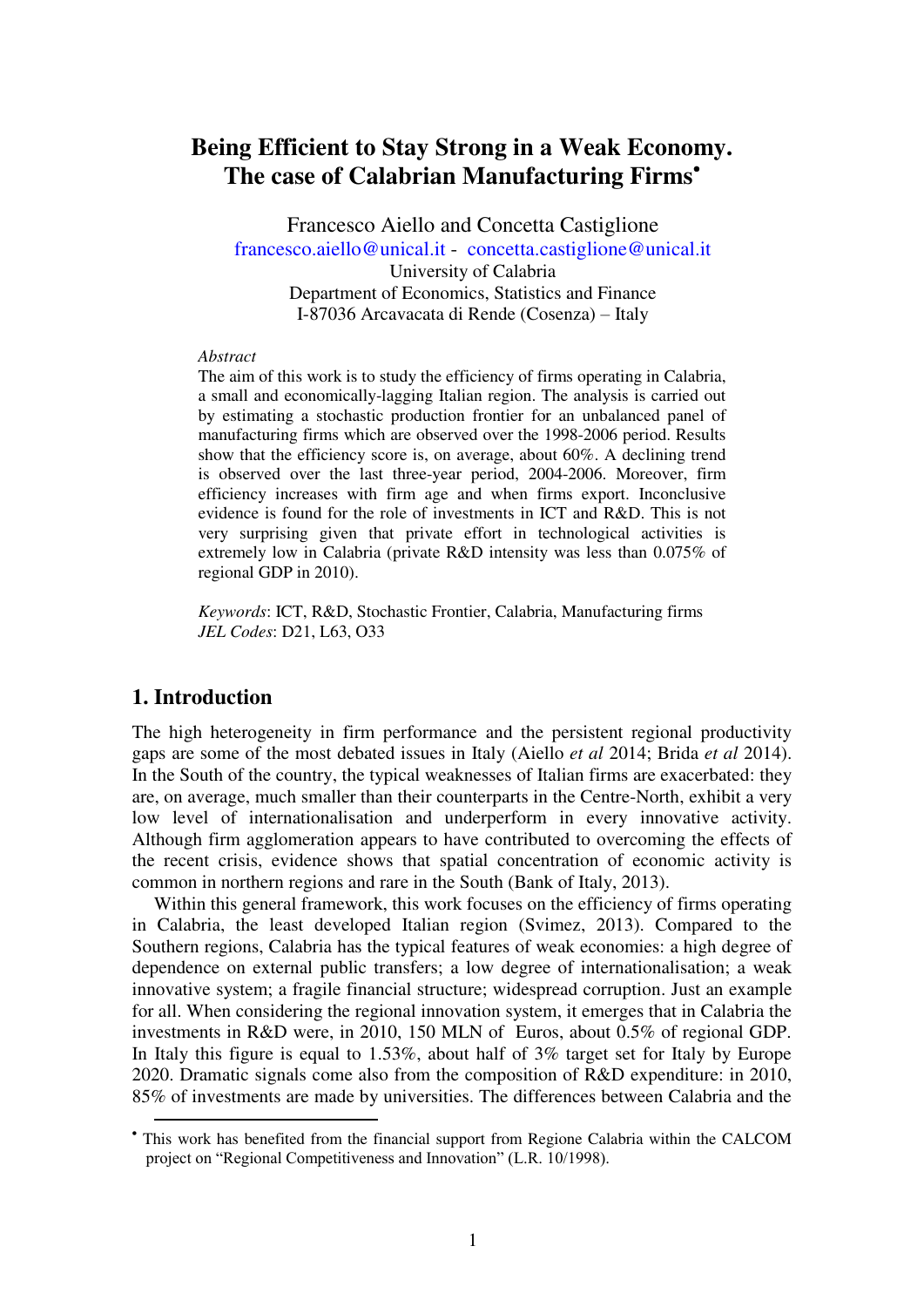rest of Italy are therefore really worrying in the private-sector: when in Calabria firms spend 1 euro in R&D, the counterparts in the North-West of Italy spend 11 euro. In short, Calabria is an interesting case-study because firms face a context that is poorly endowed in terms of external factors which act as stimulus and support for individual growth.

By following this line of reasoning, it becomes extremely interesting to analyse how Calabrian firms react to the absence of any type of positive territorial externality. They can act by adopting the best practices in order to be internally strong and efficient and overcome the diseconomies of being located in a poor economy. To this end, this work applies the Stochastic Frontier Approach (SFA) to measure the efficiency scores of an unbalanced panel data of Calabrian manufacturing firms observed over the 1998-2006 period. Efficiency is meant to be the distance from the regional production frontier, which we estimated by using the model specification proposed by Battesi and Coelli (1995). Data are from the VIII, IX and X surveys carried out by Mediocredito Centrale-Capitalia (MCC) and Capitalia-UniCredit.

With regard the economic model used in the empirical setting, it is clear that efficiency gains are dependent on many factors, the most influent of which should be the Information and Communication Technologies (ICT) and the R&D efforts made by each company. In other words, it is expected that the introducing and adopting of technology will translate to a systemic increase in efficiency and productivity. For these reasons, our aim is to provide an analysis of the role exerted by some firm-specific factors which are meant to influence firms' efficiency directly. Basically, these are individual investments in ICT and R&D. We also use the firm's openness to international markets, age and affiliation to corporate firms as other controlling factors. Estimations also allow for sectoral heterogeneity and time effect.

Results show that ICT and R&D investments do not have any impact on the efficiency of Calabrian manufacturing firms. On the other hand, it is found that exporting activities and firm age have a positive effect on efficiency. We also find that technical efficiency (TE) is equal to almost 60% over the entire period, meaning that output can, in theory, be increased without changing the amount of any productive factor. On average, a 40% efficiency gain could be achievable just by optimising the use of inputs. Moreover, efficiency is higher in the 1998-2003 sub-period and declines to 55% in 2004-2006. Finally, when averaging TE by firm-group, it emerges that exporters perform better than non-exporters and that no statistically significant differences in means exist between R&D and non-R&D performers and ICT and non-ICT firms.

The remainder of this paper is structured as follows. Section 2 introduces the empirical setting, which encompasses the methodology, the economic model and the empirical approach used to evaluate efficiency. Section 3 briefly presents the dataset, while section 4 focuses on the results. Some conclusions are presented in section 5.

### **2. The Empirical Setting**

A production frontier specifies the maximum output achievable by employing a combination of inputs. The distance between the production frontier and the actual output is meant to be a relative measure of a firm's technical inefficiency. A firm may be below the frontier and, thus, be inefficient or, alternatively, it may be on the production frontier and be efficient. In short, a technically inefficient firm could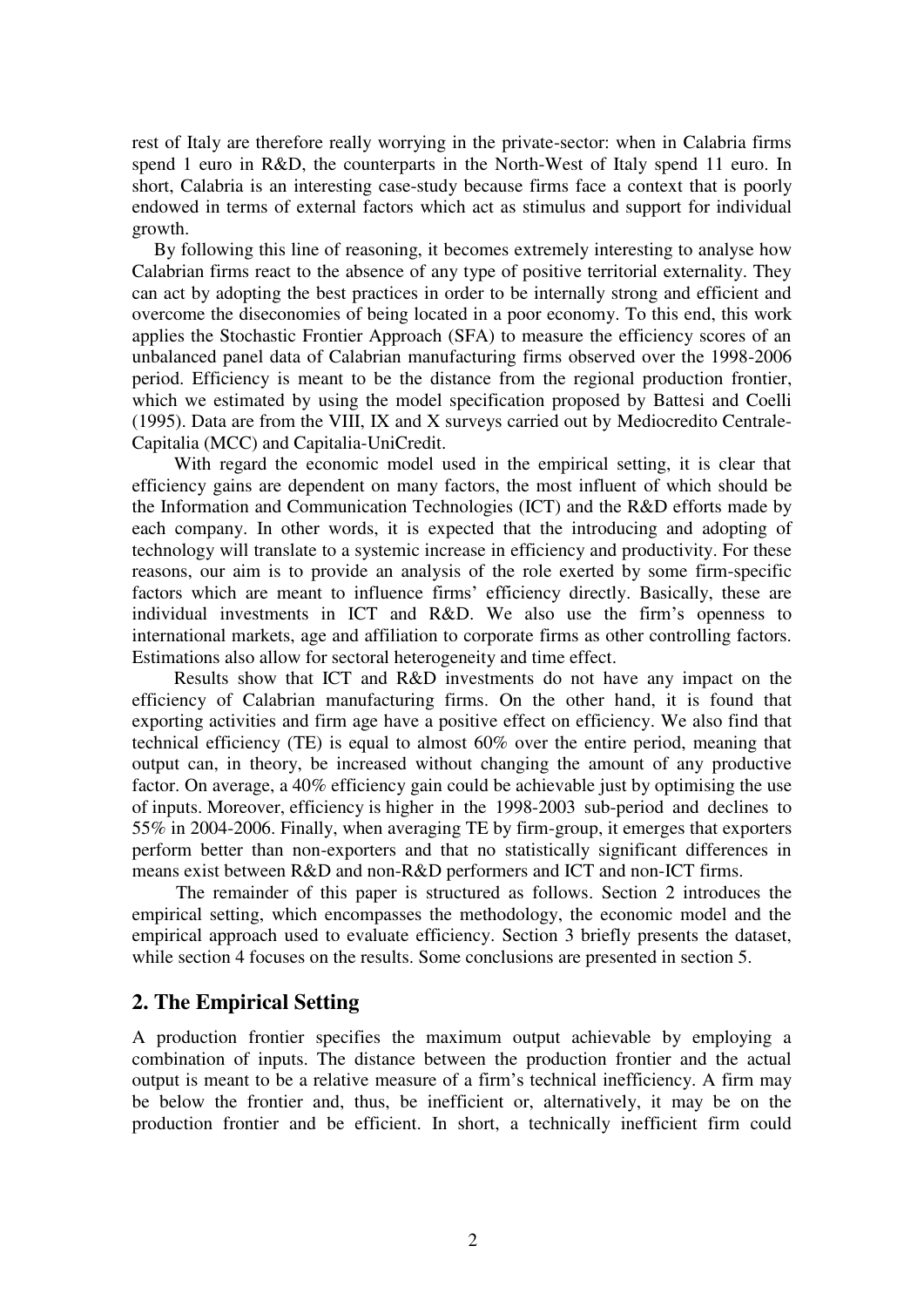produce the same output with fewer inputs or use the same inputs to produce more output.

From an empirical perspective, several techniques have been used to estimate production frontiers. They may be classified as parametric and non-parametric and the choice of the method to be used has been the subject of great debate because each approach has its advantages and disadvantages (Coelli, 1995). The advantage of nonparametric methods (such as DEA, Data Envelopment Analysis) is that no assumption regarding the functional form is made. Furthermore, DEA does not require an explicit assumption about the distribution of the inefficiency term (Shao and Lin, 2002). However, in DEA, the distance from the frontier is entirely due to TE. The fact that it does not take into account how randomness may explain part of the distance from frontier is the main limit to DEA. Indeed, if any measurement error and any other source of stochastic variation in the dependent variable is treated as part of the random error, then the estimated-efficiency scores will be biased and sensitive to outliers. This caveat is overcome by SFA which models the composite error structure with a 2-side symmetric component and 1-side term. Being a parametric method, SFA requires some assumptions about (a) the functional form to be assigned to the frontier and (b) the distribution proprieties of two components of the composite error. As far as the first assumption is concerned, we consider a Cobb-Douglas production frontier as it satisfies the basic requirements (quasi-concavity and monotonicity) for production frontiers, although it considers a unitary elasticity of substitution. Finally, we follow the literature with regard the distributions to be assigned to the two components of the error (see below). A further advantage of SFA derives from the specification proposed by Battese and Coelli (1995), in which the frontier model and the inefficiency equation are simultaneously estimated. Thus, in terms of consistency, SFA is an improvement upon previous two-step modelling where one firstly estimated inefficiency using a frontier and, secondly, used the estimated efficiency-score as the dependent variable in subsequent regression (Greene 1993). $<sup>1</sup>$ </sup>

Following Castiglione (2012), Becchetti *et al.* (2003) and Assefa and Matambalya (2002) the Cobb-Douglas production function we use is specified (in logs) as follows:

$$
\ln Y_{it} = \beta_0 + \beta_1 \ln K_{it} + \beta_2 \ln L_{it} + \beta_3 \ln M_{it} + \beta_4 PAV_{1i} + \beta_5 T + v_{it} - u_{it}
$$
 [1]

 $\overline{a}$ 

where  $Y_{it}$  is the output of the *i-th* firm at time t ( $i=1,2,...,N$  and  $t=1,2,...T$ ); K is the capital, L the labour, M the raw materials.<sup>2</sup> The variable  $PAV_1$  is a dummy which takes the value 1 if it belongs to traditional sectors (Pavitt  $1$ )<sup>3</sup>, while T is a time-trend. The random error  $v_{it}$  is assumed to be independent and identically distributed (i.i.d.) with zero mean and constant variance  $N(0, \sigma_v^2)$ , while  $u_{it}$  represents the component of

<sup>&</sup>lt;sup>1</sup> The two-step approach suffers from the fact that inefficiency is assumed to be identically and independently distributed in the main frontier equation, while, in practice, it depends on other variables in the inefficiency equation (Wang and Schmidt 2002).

 $2\degree$  The output is measured by the value firm sales, labour is represented by the number of employees, while the physical capital is gauged by the sum of fixed and immaterial assets. These choices are widely shared by scholars using firm-data level and, especially, by those referring to the same data-source (Aiello *et al* 2005; Becchetti *et al.*, 2003; Bugamelli and Pagano, 2004; Castiglione, 2012).

<sup>&</sup>lt;sup>3</sup> In the Pavitt taxonomy, sectors are classified as supplier dominated (Pavitt 1), scale intensive (Pavitt 2), specialized supplier (Pavitt 3) and science based (Pavitt 4).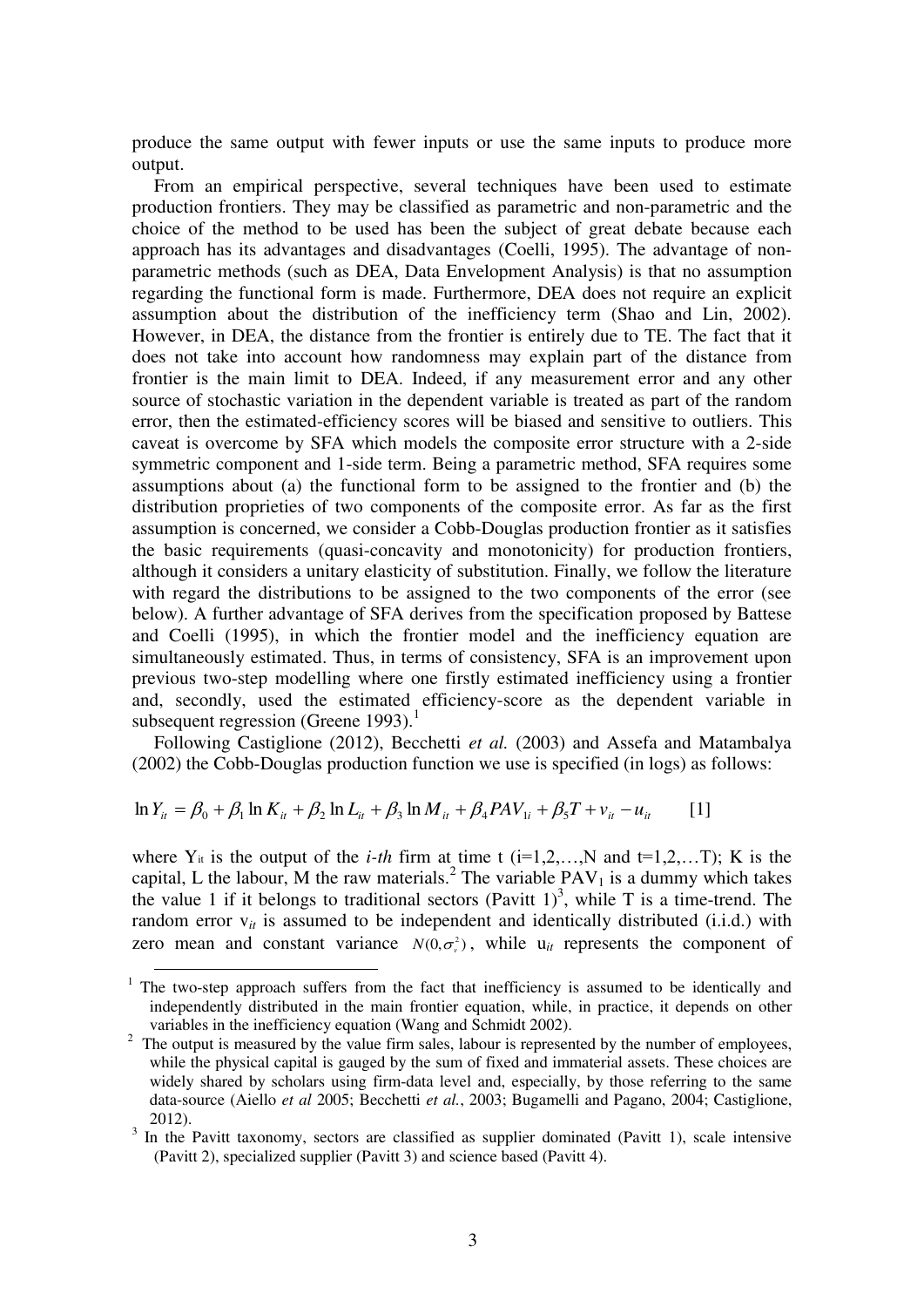independently (but not identically distributed) non-negative random variables. Under the assumption of normality,  $u_{it}$  is distributed as  $N(\mu_i, \sigma^2_\mu)$ . Efficiency is the conditional expectation of  $exp(-u_i)$ .

Beside allowing decomposition of the composite error, another advantage of SFA relates to the possibility to investigate the determinants of firms' efficiency. In this work, investments in ICT and in R&D, exports, age and affiliation to a group are the explicative variables used to explain the efficiency of Calabrian firms. Hence, the inefficiency equation is as follows:

$$
-u_{it} = \alpha_0 + \delta_1 ICT_{it} + \delta_2 R \& D_{it} + \delta_3 exp_{it} + \delta_4 age_{it} + \delta_5 group_{it} + \varepsilon_{it}
$$
 [2]

where *ICT* is a dummy variable which is 1 if the firm invested in ICT at time t and zero otherwise,  $R&D$  takes the value 1 if firm invest in  $R&D$  activities at time t and 0 otherwise, *exp* represents a dummy variable that is equal to unity if firm exports at time t, *age* is the age of the firm, and *group* indicates whether a firm is affiliated to a group at time t.

The expected signs for all the coefficients of eq. [1] are positive: each input factor positively contributes to production. As for inefficiency, the evidence of the impact of ICT on firm performance was mixed until the nineteen-nineties, when Brynjolfsson and Hitt (1996) showed that ICT has a substantial effect on firm productivity levels. In our case, if the  $\delta_1$  coefficient is negative, then ICT will exert a favourable effect on technical efficiency. The same applies for R&D expenses: the sign is expected to be negative, given that it is widely argued that R&D efforts would increase firm efficiency. It is expected that firms involved in exporting activity will have a positive role, assuming that firms which face international competition are more efficient than others. A positive relationship between *age* and efficiency can be expected due to 'learning by doing' processes which occur through production experience. Evidence of this for Italy is in Castiglione (2012). However, others show that younger firms generally adopt new innovation easily, while older firms delay adoption as it may be too costly to substitute old methods, thus implying that efficiency may decrease with age (Assefa and Matambalya, 2002). Finally, the expected sign of the coefficient associated to *group* is negative. In other words, TE is higher for firms belonging to groups: large organisations have relatively higher productivity and competitiveness than individual firms (Becchetti et al., 2003).

However, it is very interesting to verify whether all these expectations hold in the case of firms operating in Calabria, where the industry comprises small and independent companies which rarely invest in technological equipment and have little penetration to international markets.

#### **3. Variables and the Sample of Firms**

Data used in this analysis are from the VIII (1998-2000), IX (2001-2003) and X (2004- 2006) surveys of Italian manufacturing firms carried out by the MCC and Capitalia-Unicredit. The firms located in Calabria are extracted from the original three datasets.<sup>4</sup>

<sup>&</sup>lt;sup>4</sup> The survey covers a sample of firms with 11-500 employees and all firms with more than 500 employees. It provides a great deal of information about the production and financial indicators of Italian manufacturing firms. The sample is stratified according to industry, geographical and size.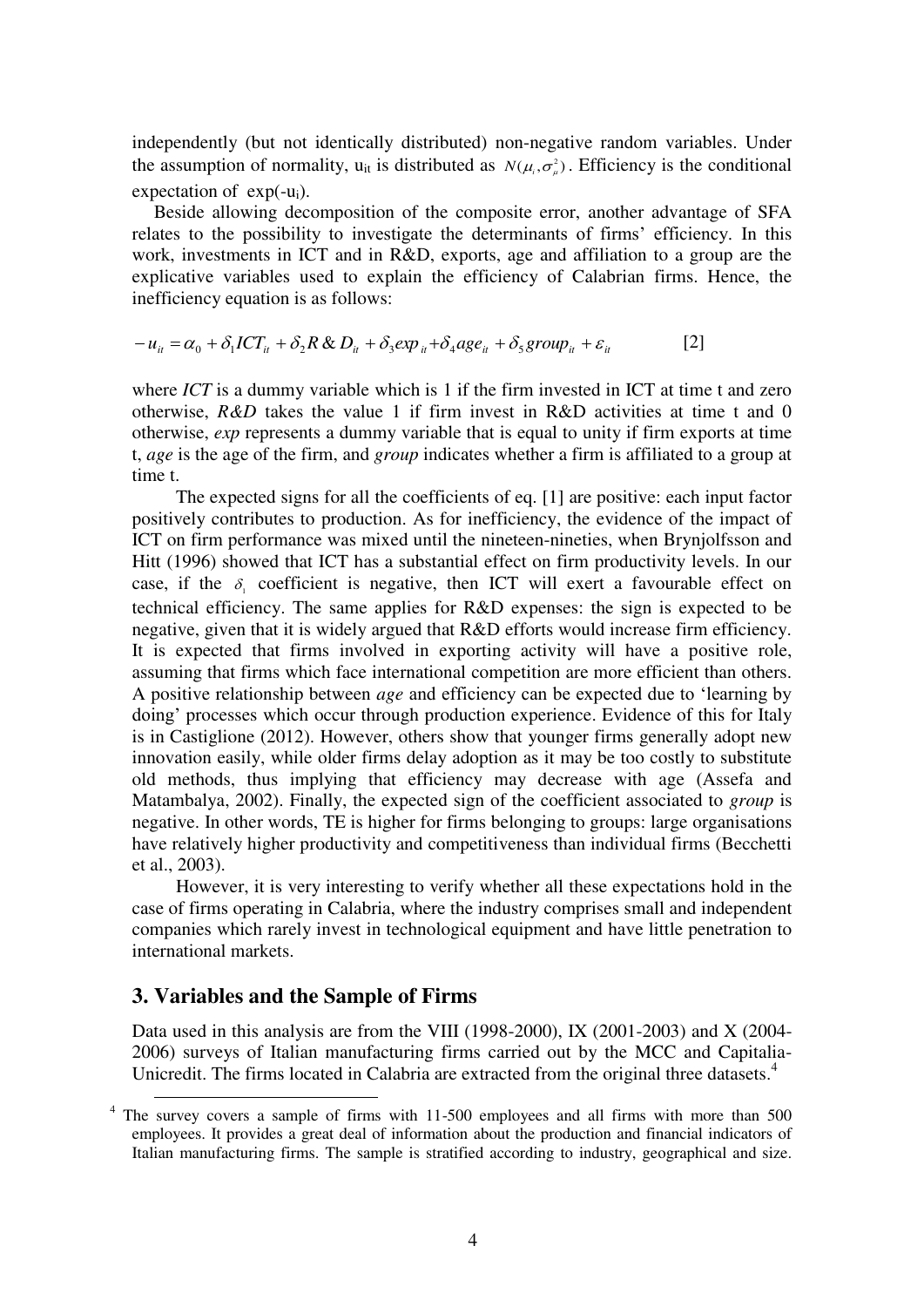Table 1 displays some descriptive statistics of the sample of the Calabrian firms reported in the three surveys analysed. In particular, it presents the distribution of firms and labour productivity by firm-group. Firms are grouped into firms that invest in ICT, firms that invest in R&D, firms that export and firms affiliated to corporate firms.

The sample is comprised of 193 firm-observations. Of the whole sample, 47% of the firms invest in ICT, 44% invest in R&D, 25% export and 16% are affiliated to corporate firms. Furthermore, it is possible to see that, in 1998-2000, there were 48 firms in Calabria investing in ICT. In the successive period, there were 24, while there were 19 Calabrian firms investing in ICT from 2004 to 2006. With regard to R&D performers, 42 firms invested over the period 1998-2000, 7 during the second period (2001-2003) and 36 in the last one. 15 firms out of 57 present in the VIII survey exported in the 1998-2000 three-year period, 21 (out of 44) exported in the 2001-2003 period and 13 (out of 92) during the last period. Finally, 7, 12 and 11 firms are affiliated to corporate firms in the VIII, IX and X surveys respectively. The lower part of table 1 shows the number of firms that do not invest in ICT, firms that do not invest in R&D, firms that do not export and firms that are not affiliated to corporate firms.

Table 1, also, reports the labour productivity (in logs). From the whole sample, it can be noted that labour productivity is highest for firms that invest in ICT, followed by R&D performers and exporters, while productivity is lowest for firms that are affiliated to corporate firms.

|                                                  | 1998-2000 survey |                    |                 | 2001-2003 survey |                    |              | 2004-2006 survey |                    |                 | All survey |                    |              |
|--------------------------------------------------|------------------|--------------------|-----------------|------------------|--------------------|--------------|------------------|--------------------|-----------------|------------|--------------------|--------------|
|                                                  | y/l              | Number<br>of firms | $%$ of firms    | v/l              | Number<br>of firms | $%$ of firms | v/l              | Number<br>of firms | $%$ of firms    | y/l        | Number<br>of firms | $%$ of firms |
|                                                  |                  |                    |                 |                  |                    |              |                  |                    |                 |            |                    |              |
| Firms that invested in ICT                       | 4.52             | 48                 | 84.21           | 5.05             | 24                 | 54.55        | 4.70             | 19                 | 20.65           | 4.70       | 91                 | 47.15        |
| Firms that invested in R&D                       | 4.54             | 42                 | 73.68           | 4.77             | $\tau$             | 15.91        | 5.08             | 36                 | 39.13           | 4.78       | 85                 | 44.04        |
| Firms that exported                              | 4.97             | 15                 | 26.32           | 5.24             | 21                 | 47.73        | 5.23             | 13                 | 14.13           | 5.15       | 49                 | 25.39        |
| Firms affiliated to corporate firms              | 5.10             | $\tau$             | 12.28           | 4.87             | 12                 | 27.27        | 4.38             | 11                 | 11.96           | 4.74       | 30                 | 15.54        |
|                                                  |                  |                    |                 |                  |                    |              |                  |                    |                 |            |                    |              |
| Firms that do not invested in ICT                | 5.21             | 9                  | 15.79           | 5.10             | 20                 | 45.45        | 5.06             | 73                 | 79.35           | 5.08       | 102                | 52.85        |
| Firms that do not invested in R&D                | 4.88             | 15                 | 26.32           | 5.13             | 37                 | 84.09        | 4.93             | 56                 | 60.87           | 4.99       | 108                | 55.96        |
| Firms that do not exported                       | 4.51             | 42                 | 73.68           | 4.92             | 23                 | 52.27        | 4.95             | 79                 | 85.87           | 4.81       | 144                | 74.61        |
| Firms that are not affiliated to corporate firms | 4.56             | 50                 | 87.72           | 5.15             | 32                 | 72.73        | 5.07             | 81                 | 88.04           | 4.93       | 163                | 84.46        |
|                                                  |                  |                    |                 |                  |                    |              |                  |                    |                 |            |                    |              |
|                                                  |                  | N.                 | $\mathcal{G}_0$ |                  | N.                 | $\%$         |                  | N.                 | $\mathcal{G}_0$ |            | N.                 | $\%$         |
| Observations                                     |                  | 57                 | 29.53           |                  | 44                 | 22.80        |                  | 92                 | 47.67           |            | 193                | 100          |

**Table 1: Number of Calabrian firms surveyed** 

#### **4. Results and Discussion**

-

The estimated results of the stochastic production frontier are displayed in table 2. In what follows, we proceed by firstly presenting some diagnostics of the model and then comment the estimations obtained from the frontier and the inefficiency equations. The final focus is on the efficiency scores averaged by year and firm-group.

 With reference to the model, one significant result regards gamma, which is the ratio between the variance of inefficiency and the variance of the composite error. For ease of exposition, let 's consider the Model 2. The estimated gamma is 0.8, indicating

The database contains questionnaire information regarding the individual firms' structure and behaviour, 3 years of balance sheet data, employees' education, age of the firm, turnover, etc.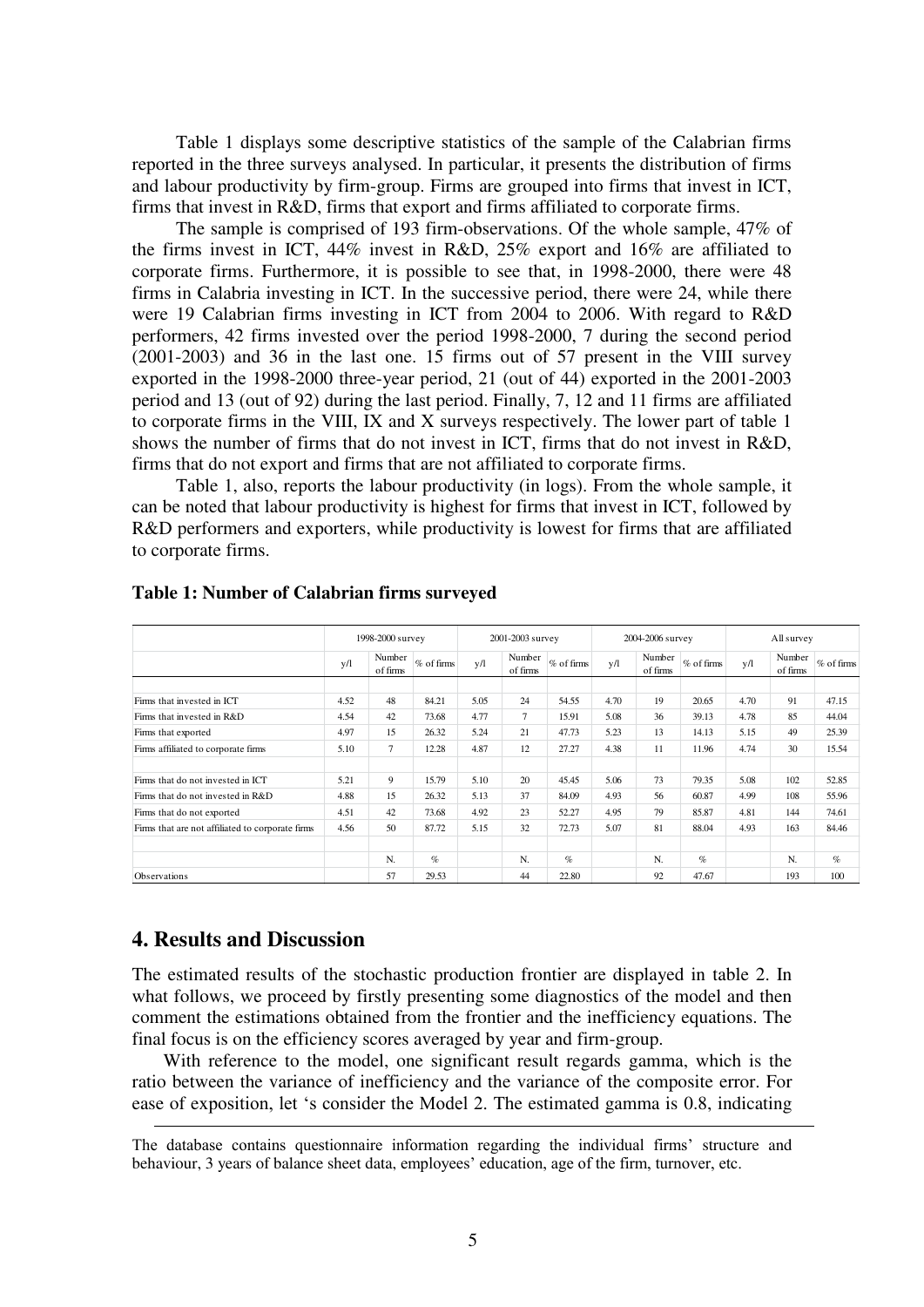that 80% of the variability in the distance from the frontier is due to inefficiency. While inefficiency plays a dominant role in explaining distance variability, the evidence also implies that the remaining 20% of the total variance is due to the random component of the composite error. This would have been left out of the evaluation if we had modelled the production frontier through a deterministic frontier and, in so doing, we would have mis-estimated the role of inefficiency. Further evidence in favour of the empirical strategies which we follow is that provided by using the Likelihood Ratio test (LR) to verify the correct model specification of SFA. A first application of the LR is to test the presence of inefficiency: under  $H_0$  we have that u=0. If this hypothesis is accepted, then the frontier may be estimated using OLS. For Model 2, results indicate that the LRstatistics is  $62.75$  and, therefore,  $H<sub>o</sub>$  is rejected, meaning that the inefficiency is in the data and SFA is the method to be used. Similar conclusions can be drawn from Model 1. Another LR test is carried out by imposing under  $H_0$  that inefficiency all parameters in eq. [2] are zero. In other words, we test whether inefficiency is not explained by the set of z-variables included in eq. [2]. The degrees of freedom are given by the number of regressors in the inefficiency equation and the critical values are tabulated in Kodde and Palm (1986). For Model 2, we find that LR is 77.3 and, thus, we reject the null hypothesis at a high level of significance (the critical value at 1% is just 19.38). This implies that the choice to use the SFA specification à la Battesi and Coelli is supported by data.

As far as the estimations obtained from the production frontier are concerned (panel A of table 2), it should be pointed out that the output elasticities to capital and labour are significantly positive, confirming the important contribution to production of traditional inputs. In addition, the magnitude of their impact is broadly coherent with expectation (output elasticity to capital is 0.21, while labour elasticity is about 0.69). With regard the raw materials coefficient, results show no statistical significance. We have also tested that the sum of elasticities is statistically less than unity and, thus, the production frontier exhibits decreasing returns to scale. Furthermore, data in table 2 highlight that the technology of Calabrian firms in traditional industries (Pavitt 1) does not differ from that used in other industries.<sup>5</sup> Finally, the coefficient associated to timetrend is positive, but not significant, indicating that there was no frontier movement over the period under scrutiny.

 $\overline{a}$ 

<sup>5</sup> The small number of firms (table 1) imposes to group firms belonging to the scale intensive (Pavitt 2), specialised supplier (Pavitt 3) and science based (Pavitt 4) sectors. In all regressions the controlling group comprises firms of supplier dominated sector (Pavitt 1).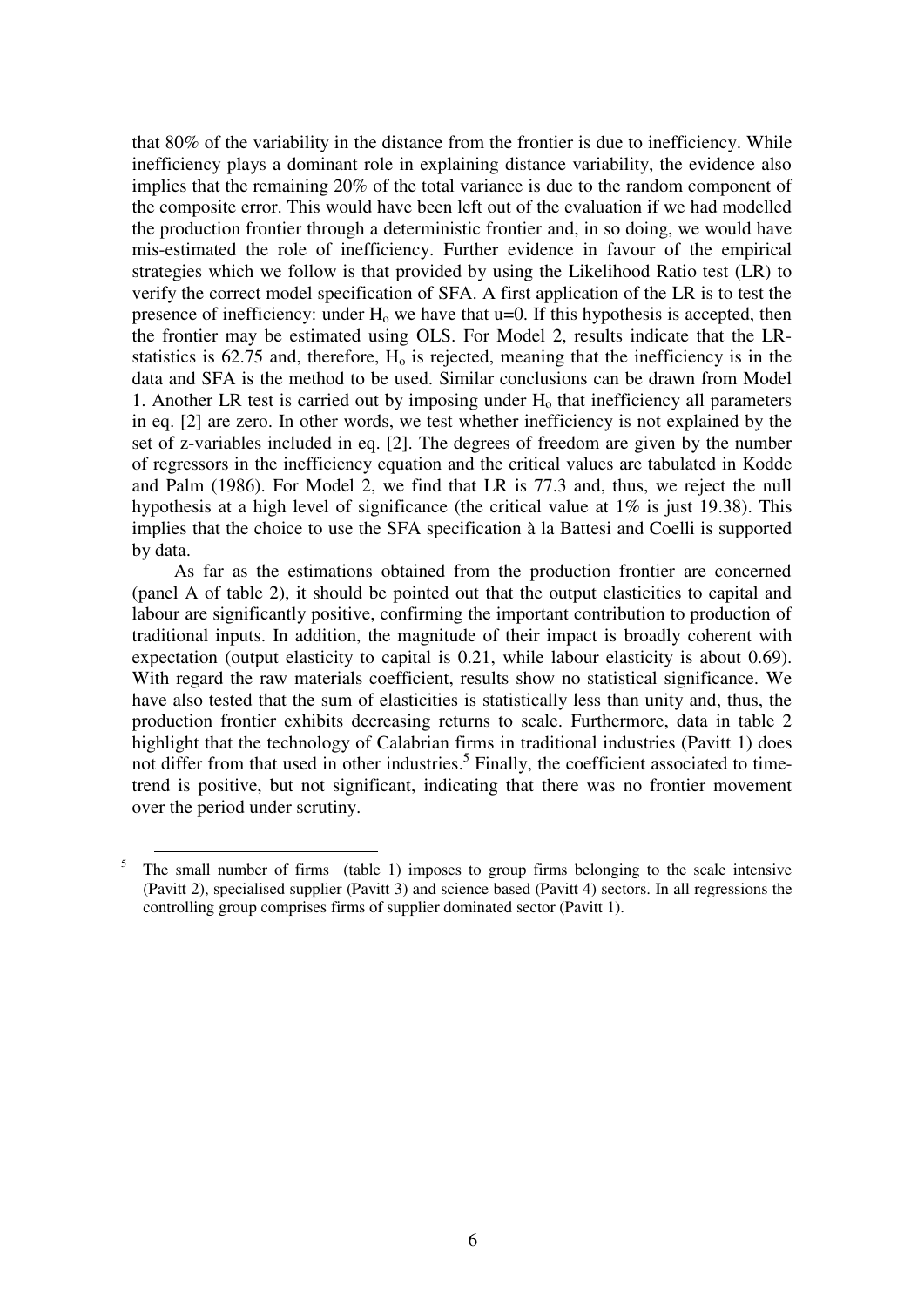|                                               |                | Model 1      |          | Model 2   |           |          |  |  |
|-----------------------------------------------|----------------|--------------|----------|-----------|-----------|----------|--|--|
|                                               | Estimates      | Std. Err.    | z-values | Estimates | Std. Err. | z-values |  |  |
| <b>Panel A: Production</b><br><b>Frontier</b> |                |              |          |           |           |          |  |  |
| Constant                                      | $4,72***$      | 0,36         | 13,30    | 4,84***   | 0,38      | 12,84    |  |  |
| ln(K)                                         | $0,25***$      | 0,05         | 5,27     | $0,21***$ | 0,05      | 4,21     |  |  |
| ln(L)                                         | $0,56***$      | 0,15         | 3,74     | $0.69***$ | 0,15      | 4,62     |  |  |
| Ln(M)                                         | 0,05           | 0,12         | 0,44     | $-0,04$   | 0,13      | $-0,30$  |  |  |
| Pavitt1                                       | 0,04           | 0,10         | 0,42     | 0,11      | 0,10      | 1,13     |  |  |
| Time                                          | 0,01           | 0,02         | 0,61     | 0,03      | 0,02      | 1,34     |  |  |
| <b>Panel B: Inefficiency</b><br><b>Model</b>  |                |              |          |           |           |          |  |  |
| Exports                                       | $-4,27*$       | 2,42         | $-1,76$  | $-1,54*$  | 0,80      | $-1,93$  |  |  |
| Group                                         | 1,53           | 1,01         | 1,51     | 0,15      | 0,43      | 0,34     |  |  |
| ICT                                           | 0,32           | 0,78         | 0,41     |           |           |          |  |  |
| R&D                                           | 0,44           | 0,64         | 0,67     |           |           |          |  |  |
| Age                                           | $-0,14*$       | 0,09         | $-1,67$  |           |           |          |  |  |
| Young R&D-ICT                                 |                |              |          | 0,78      | 1,02      | 0,71     |  |  |
| Young ICT                                     |                |              |          | $1,81***$ | 0,40      | 4,57     |  |  |
| Young R&D                                     |                |              |          | $-0,76$   | 1,02      | $-0,71$  |  |  |
| Old R&D-ICT                                   |                |              |          | $-0,09$   | 0,48      | $-0,19$  |  |  |
| Old ICT                                       |                |              |          | $-1,86**$ | 0,85      | $-2,18$  |  |  |
| Old R&D                                       |                |              |          | $0,67**$  | 0,32      | 2,10     |  |  |
| $\sigma^2$                                    | 1,836**        | 0,64         | 2,87     | $0,9***$  | 0,18      | 5,06     |  |  |
| $\gamma = \sigma_u^2/\sigma^2$                | 0,886***       | 0,05         | 18,39    | $0.8***$  | 0,08      | 10,46    |  |  |
| $LR$ ( $u=0$ )                                | 56,72          |              |          | 62,78     |           |          |  |  |
| LR ( $\delta$ i=0)                            | 71,21          |              |          | 77,13     |           |          |  |  |
| Number of firms                               | 55             |              |          | 55        |           |          |  |  |
| Observations                                  | 193            |              |          | 193       |           |          |  |  |
| <b>Technical Efficiency</b>                   | 0,65           |              |          | 0,61      |           |          |  |  |
| Source: see table 1                           |                |              |          |           |           |          |  |  |
| Signif. Codes                                 | $***=0,00001;$ | $***=0,005;$ | $*=0,01$ |           |           |          |  |  |

#### **Table 2 Stochastic Cobb-Douglas Production Frontier and the Inefficiency Equation for a sample of Calabrian firms. ML Estimates over the Period 1998-2006**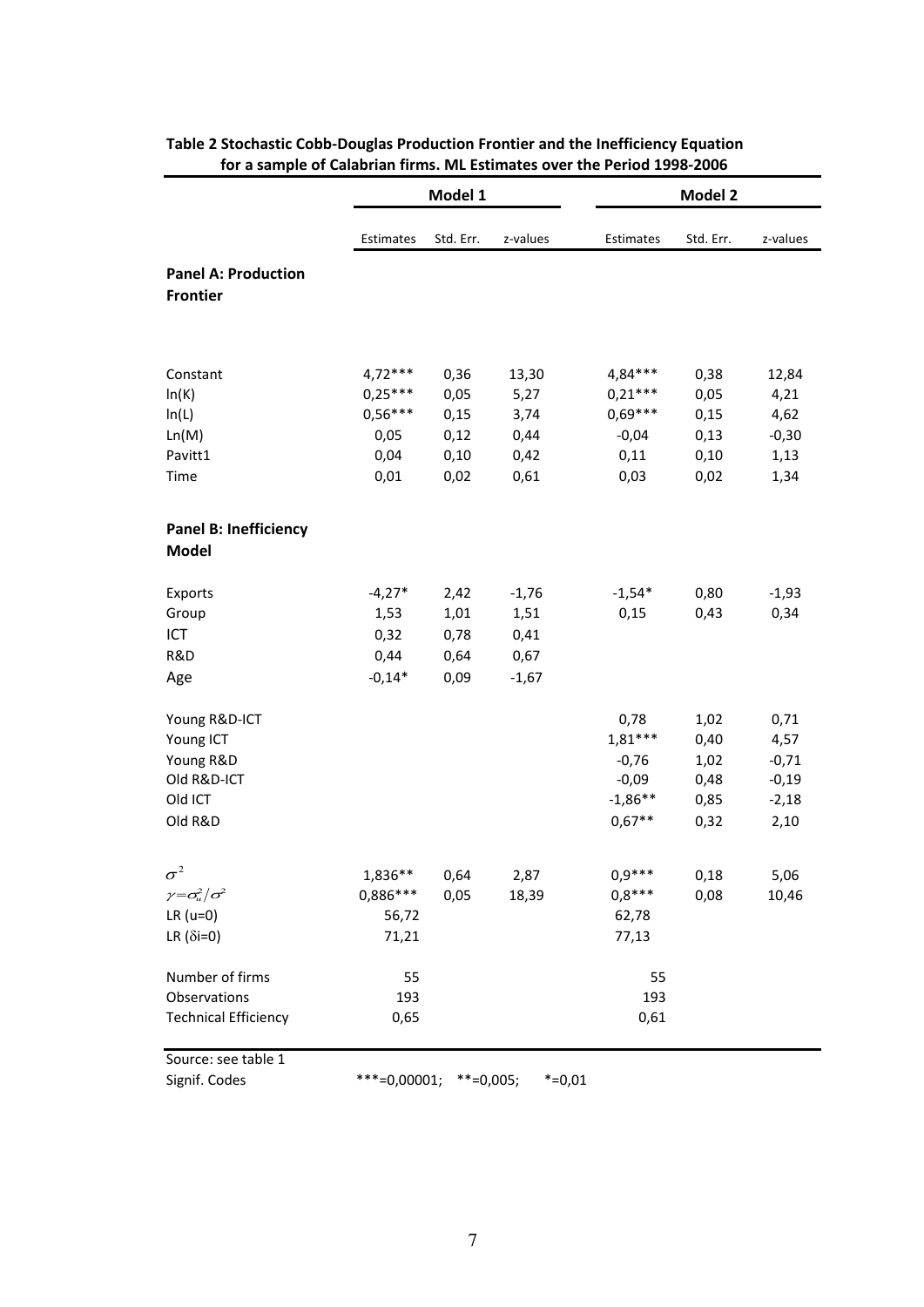Something that is immediately evident from the inefficiency model is that results are mixed (table 2, panel B). When considering Model 1 (column 1 of table 2), it emerges that efficiency of Calabrian firms is positively related to exports, since the parameter associated to the dummy variable *Exports* is negative and significant at the 10% level. Another significant impact on efficiency comes from firm age: we find that TE increases with age. Moreover, membership of a large organisation does not exert any influence on firms' efficiency. This is also true for investments in ICT and, so, contrasts with the literature on the role of ICT (Castiglione, 2012; Gholami *et al.,* 2004; Shao and Lin, 2002). The coefficient associated with the R&D dummy is also positive, but not significant, implying that R&D does no exert any effect on the efficiency of Calabrian firms. This finding also contrasts with the previous literature (see, for example, Hall *et al.*, 2013).

What clearly emerges from Model 1 are the contrasting results regarding the role of innovation and of investments in ICT. Given this, we explore the links between TE and the technological factors (ICT and R&D), proposing a further disaggregation of firms on the basis of age and the status as innovators in ICT and/or in R&D. To this end, companies are meant to be young if they are less than 10 years (firms aged more than 10 years are considered old). Within each group, we distinguish firms which only invest in R&D (Young R&D and Old R&D), only in ICT (Young ICT and Old ICT) and both in ICT and R&D (Young ICT- R&D; Old ICT- R&D). Results are displayed in column 2 of table 2. The evidence found is not such as to allow a single conclusion . Firm inefficiency is positively linked to the status of being a young-ICT performing firm (the estimated parameter is indeed positive, 1.81, and highly significant). The same applies for the sample of old and R&D firms: in this case, the parameter is 0.67 and significant at 5% level. Efficiency appears to be strongly related to the status of being an old and ICT performer (the estimated coefficient is -1.86). As for the groups of young-R&D and old R&D–ICT firms, we find a positive impact on efficiency, but the evidence remains inconclusive because the estimated parameters are not significant.

In contrast with previous literature (see, above all, Hall *et al*. 2013), from our results it emerges that there is no complementary effect between ICT and R&D investments. This might be due to the features of Calabria, which appears to be still stuck to the Solow paradox. Indeed, immediately after the Solow' (1987) paradox, some authors (Brynjolfsson and Hitt, 1996; Gordon, 2002) assert that ICTs were (and, likely, still are in economies such as Calabria) modest as share of aggregate stock of capital and that the diffusion of ICT and the absorption of its benefits take a long time to have discernible effects on firm performance. These arguments seem hold in our study. Indeed, a positive impact of ICT on efficiency has been revealed only for the old-ICT performers.<sup>6</sup>

With reference to the estimated TE scores, the first result to be discussed is that Calabrian firms achieved, on average, 65% (Model 1) or 60% (Model 2) of their potential production over the period 1998-2006. Hence, the increase in output that would have been possible without employing more inputs varies from 35% to 40% (table 2).

 $\overline{a}$ 

<sup>&</sup>lt;sup>6</sup> The evidence reported in this paper is also in line with the earliest studies showing no relationship between ICT investment and firm performances. See, on this Castiglione and Infante (2013). However, some caution should be made when interpreting our results. Due to the slackness of our dataset, we use only dummy variables to gauge firms' effort in ICT and R&D activities. This would have deserved more attention, having had the availability of ICT and R&D investments.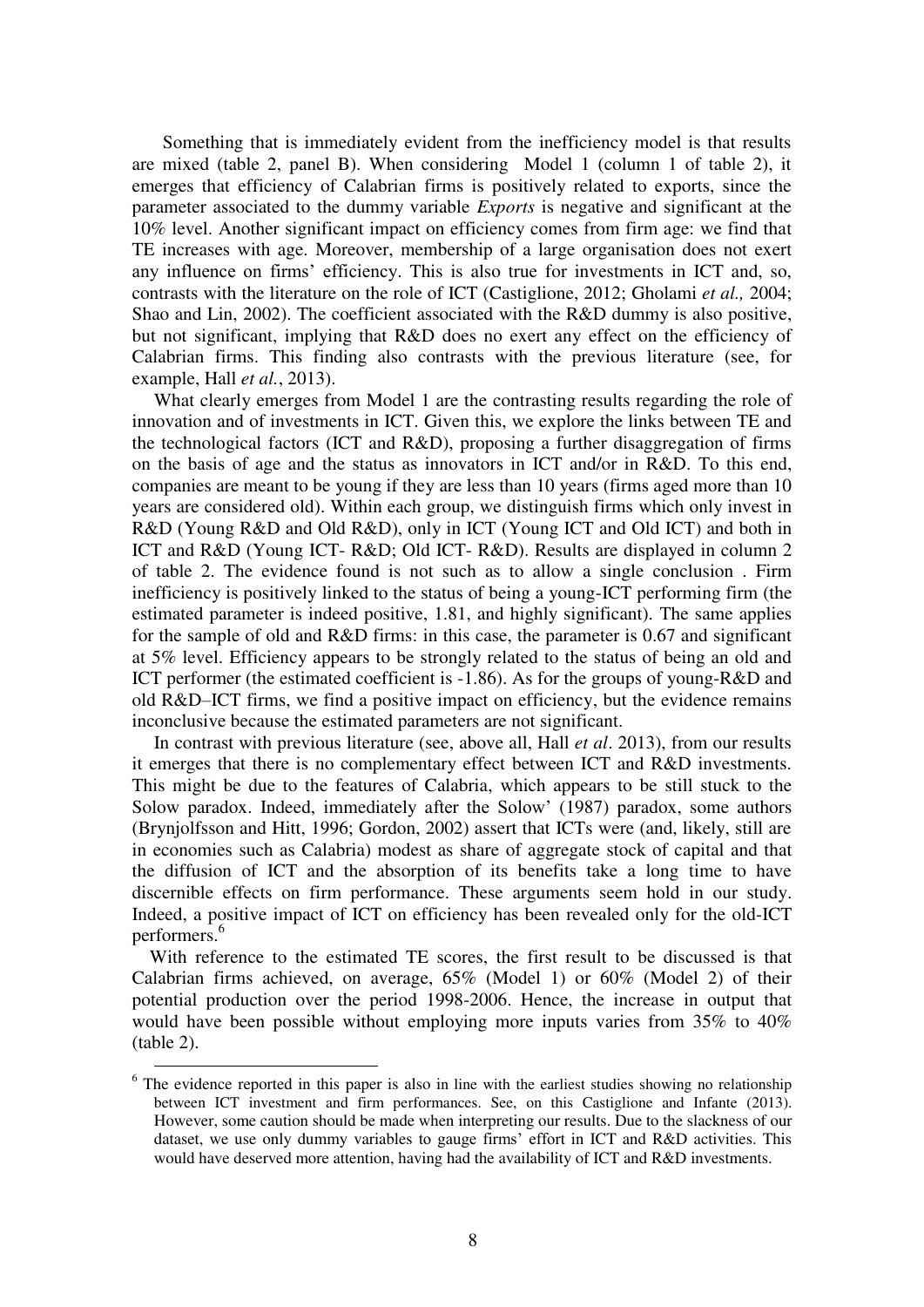From a dynamic perspective, what we see from figure 1 is that TE of Model 2 was 60% in 1998 and increased to 72% in 2002, while it reached its minimum (50%) in 2004 and, after, increased to about 55% in the two-year period 2005-2006. The same pattern is found when considering the TE retrieved from Model 1. Whatever the case, according to our estimations, Calabrian firms reduced their efficiency of production in the years immediately preceding the 2008 financial crisis and this may partly explain the collapse of entrepreneurship that many observers record in Italy in general and in the poorest Southern regions in particular during the crisis (Bank of Italy, 2013). When the crisis started, the low levels of efficiency impeded Calabrian firms from reorganising their production processes to cope with the exogenous-effects of the crisis.

Valuable information can be also retrieved by averaging the TE scores by firm-type. Figure 2 indicates that, for the 1998-2006 period, the exporting firms attain a TE score of about 75%, while the TE for no-exporters is 55%. When testing the equality of means, we obtain a p-value equal to 1, indicating that exporters, on average, perform significantly better than non-exporters. It also emerges that firms which are part of a larger organisation are, on average, 62% efficient, while the TE of independent firms is 59%. However, the difference in means is not significant in this case. No difference is found when comparing R&D and non-R&D firms, whose TE has been estimated at around 60%. Similarly, when dividing the sample according to the technological efforts in ICT, the evidence indicates that TE is, on average, 60%. Importantly, it seems that older Calabrian firms perform better than the new ones as their TE is 64% and 51% respectively (the difference is highly significant. The t-values of the test on the equality of differences is 4.26). This evidence complements what was referred to above during the discussion on the estimated parameters of the inefficiency equation (table 1).

What we have learnt is that, on average, the TE does not differ between R&D (ICT) performers and non-R&D (non-ICT) performers. At the same time, we see that the young firms achieved a significantly lower TE score than that obtained by the older ones. This merits further investigation. As before, we investigate whether some differences in averaged-TE exist for R&D and/or ICT performers when they are grouped on the basis of age. Results are in figure 3. Among the group of young-firms, the best performers are those that only invest in R&D: their TE is 70%. On the other hand, young firms that only invest in ICT achieve an extremely low TE (21%): given the inputs they use, their output would increase by about 79% by just pursuing efficient strategies and using the productive factors better. The evidence slightly differs when considering the old firms. In this case, the highest TE value (75%) is observed for companies which only invest in ICT. It is worth underlining that a TE score of 75% is comparable to that (69%) registered by old firms which neither invest in R&D nor in ICT. Another outcome to be discussed concerns the R&D and ICT performers: these have a TE of about 60%, a value which does not vary according to firm age. In short, the main conclusion that may be drawn is that the initial result in favour of old firms (figure 2) is due to these firms' only investing in ICT: they perform much more better than their counterparts in the group of young companies. Conversely, in all the other cases, TE in the young and old groups are comparable.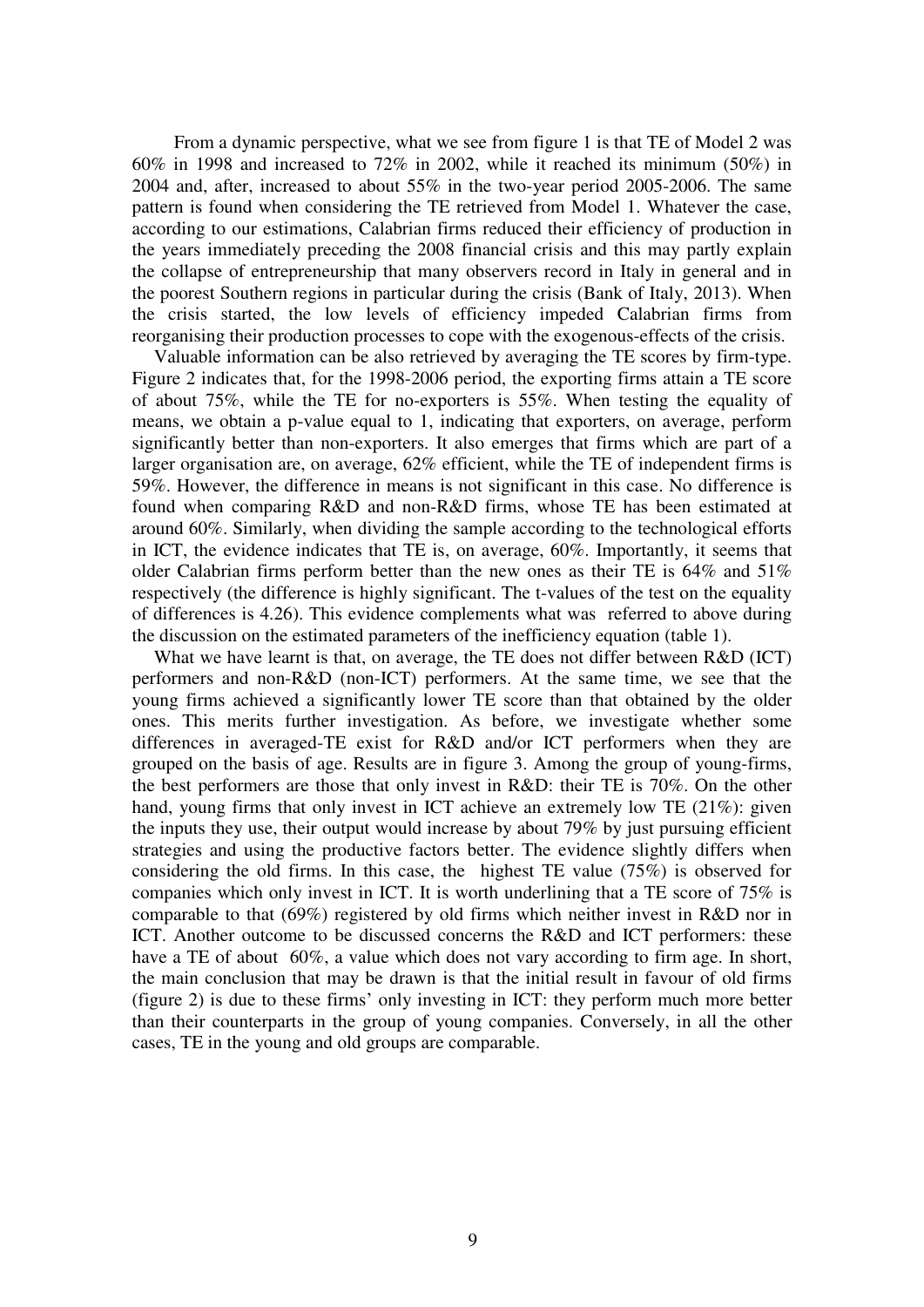

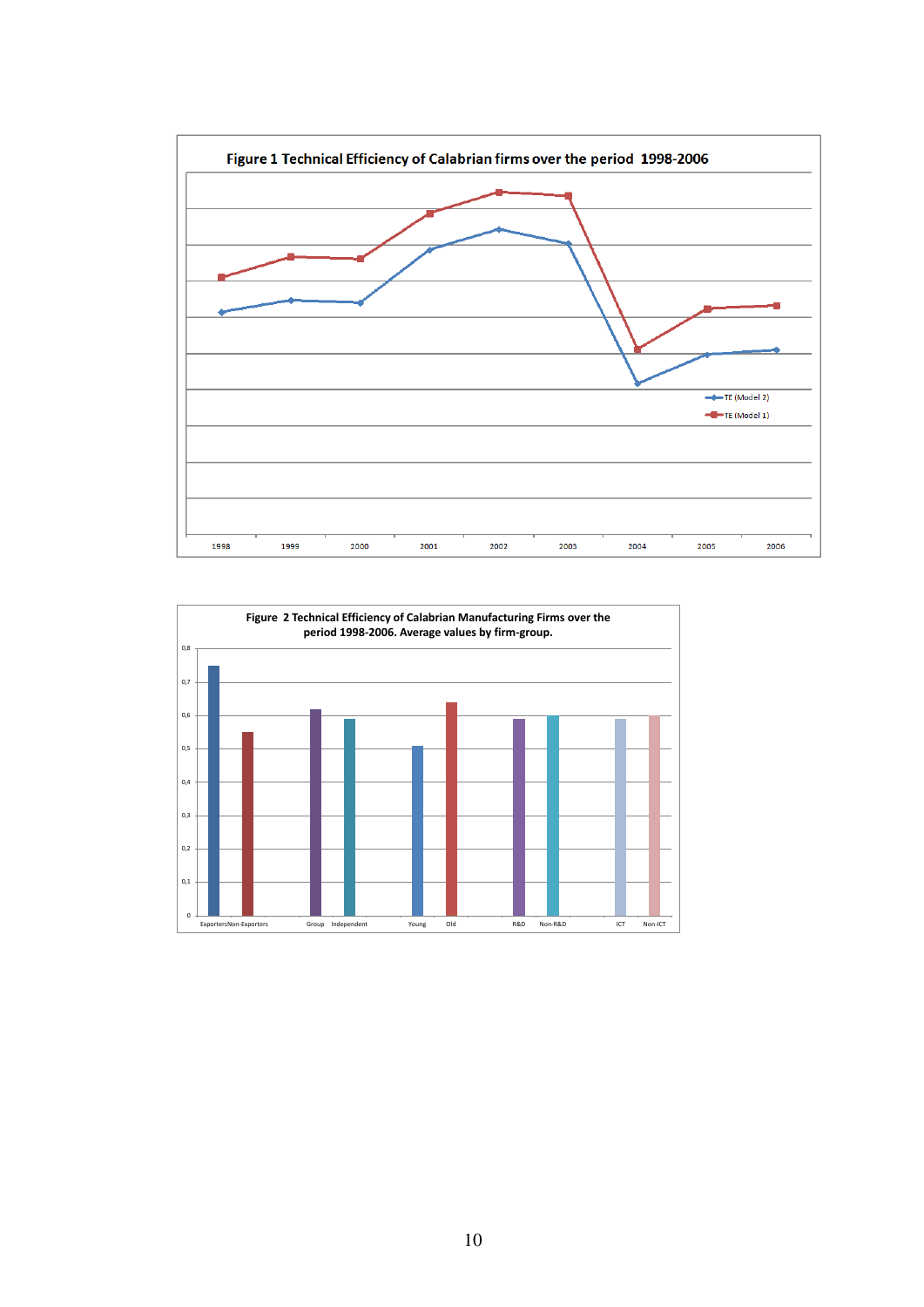

## **4. Concluding Remarks**

This work estimates a production frontier of a sample of manufacturing firms operating in Calabria. This is done in order to measure the level of average efficiency and evaluate the role played by the main determinants of individual performance. To this end, a stochastic frontier approach – following the specification proposed by Battesi and Coelli (1995) - has been employed considering a panel data extracted from the VIII, IX and X surveys by the MCC and Capitalia-UniCredit. In total, there are 193 firmobservations from 1998 to 2006. Three main results emerge.

First of all, this study confirms the role of traditional inputs (physical capital and labour) in determining the level of production in Calabria. While the size of output elasticity to labour is similar to the input-share in output predicted by earlier neoclassical models (one-third to physical capital and two-thirds to labour), the outputelasticity to capital is less than that expected. Thus, we find that the technology used in Calabria exhibits decreasing returns to scale.

Secondly, the estimated value of mean efficiency is also of great interest. It emerges that TE is around 60% with a declining trend over the years 2004-2006. According to our estimates, regional output could theoretically be increased by about 40% without increasing the amount of inputs used in production. Achieving this output-target could be possible by simply improving efficiency in each and every firm.

Finally, we find that efficiency increases with age, suggesting that a learning-byexperience effect is at work. The same holds for openness to international markets: exporters perform better and self-select into the world market as suggested by, among many others, Wagner (2007) and ISGEP (2008). Inconclusive evidence is found for affiliation to corporate firms. On the other hand, contrasting outcomes have been found for firms investing in ICT and for those involved in R&D. These efforts do not affect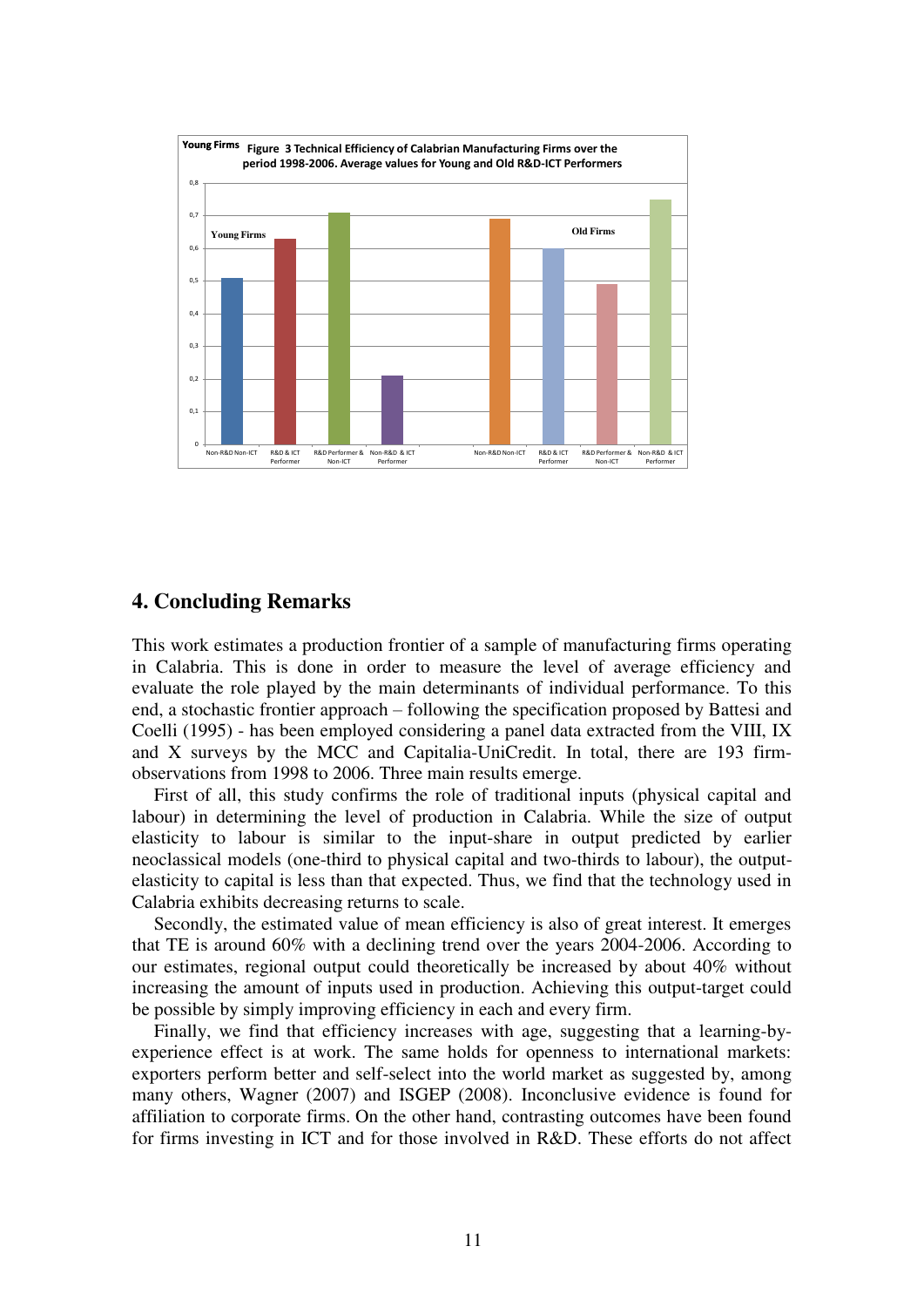individual outcome and, so, no significant difference in averaged-efficiency scores has been revealed when comparing firms in terms of the innovative activities they perform.

Undoubtedly, this latter finding is counterintuitive given that R&D and ICT are two key sources of firm-growth. Some facts may used to explain this evidence. On the one hand, the number of innovating companies is extremely low in Calabria. This is verified in our data (see table 1). If there are few innovators and these do not cooperate each other, then the spatial diffusion of knowledge will be restricted and productivity and technological spillovers will be limited. This means that firms will not be able to benefit from simply adopting the technology made by others and from economies of agglomeration, as proved by many authors (Aiello and Cardamone, 2012; Audretsch and Feldmann, 2004; Brulhart and Mathys 2008; Carboni Oliviero, 2013; Rosenthal and Strange, 2004). On the other hand, we know that innovators are not only limited in number, but that the investments they make are small in scale. Firms invest rarely and when they do, the expenditures they make are low. In such cases, it is unlikely that ICT and R&D will spontaneously stimulate productivity. As a consequence of this marketfailure, a massive and selective policy aimed at fostering the use and diffusion of new knowledge is needed. Along this line of reasoning, this paper allows a clear, evidencebased policy implication to be drawn. Indeed, we have argued that Calabrian firms might produce more just by optimising the use of inputs already available. Therefore, priority should be given to reducing firms' distance from the actual technological frontier. This could be easily pursued through improvements in decision-making, which basically are related to a host of variables including knowledge, experience and education and to the introduction of organisation innovations. A regional policy that supports such processes will allow companies the possibility to acquire efficiency and could lead to (according to our evidence) an increase of up to 40% in regional production. Given that movement towards the frontier is easier to achieve than an upward shift in the frontier itself, a recovery of efficiency would generate wide and systemic benefits and, thus, alleviate, in a very short time, the negative impact of the current economic crisis.

#### **References**

- Aiello F., Cardamone P. (2012), Regional economic divide and the role of technological spillovers in Italy. Evidence from micro-data. *Structural Change and Economic Dynamics* 23, 205–220
- Aiello F., Cardamone P., Pupo V. (2005), "Produttività e capitale tecnologico nel settore manifatturiero italiano," *L'industria*, 1, 119-146.
- Aiello F., Pupo V., Ricotta F. (2014), Explaining Total Factor Productivity at Firm Level in Italy: Does Location Matter?, *Spatial Economic Analysis*, 2014, 9 (1), 1–20
- Assefa A., Matambalya, F.A.S.T. (2002), "Technical Efficiency of Small and Medium-Scale Enterprises", *EASSRR*, XVIII, 2
- Audretsch, D.B., Feldmann, M.P. (2004), *Knowledge Spillovers and the Geography of Innovation*. Handbook of Regional and Urban Economics. 4, 2713-2739.
- Bank of Italy (2013), The Industrial System in the South of Italy and the Crisis, "L'industria meridionale e la crisi", *Questioni di Economia e Finanza,,*194, Rome
- Battese G.E., Coelli, T.J. (1995), "A model for technical efficiency effect in a stochastic frontier production functions for panel data"; *Empirical Economics*, 20, 325–332.